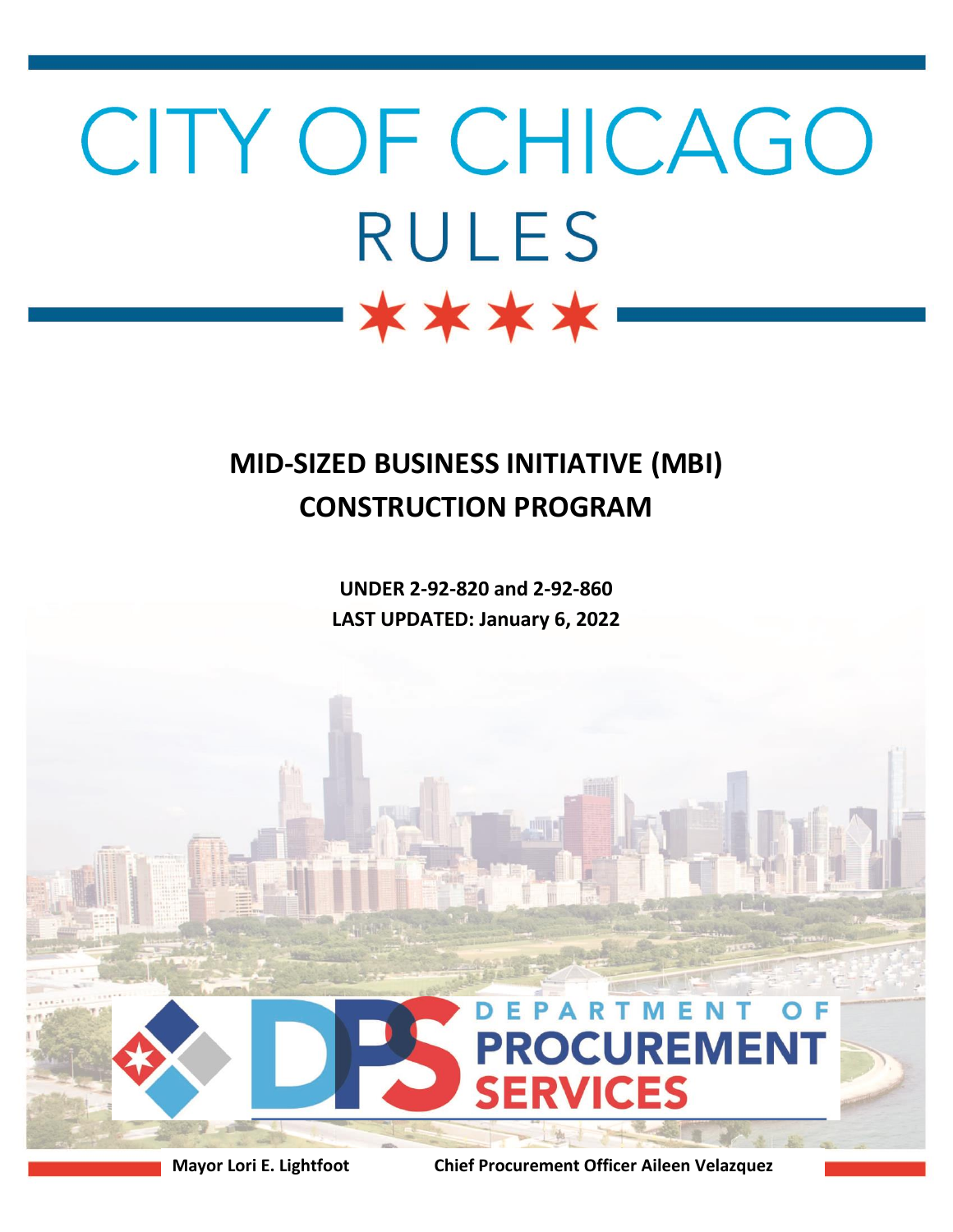BY AUTHORITY VESTED IN THE CHIEF PROCUREMENT OFFICER FOR THE DEPARTMENT OF PROCUREMENT SERVICES PURSUANT TO 2-92-820 and 2-92-860, THE FOLLOWING RULES REGARDING THE MID-SIZED BUSINESS INITIATIVE (MBI) CONSTRUCTION PROGRAM ARE ADOPTED HEREIN.

By Order of the Commissioner:

Signed: Chief/Procurement Officer

Date: 1/6/2022

Effective: January 1, 2022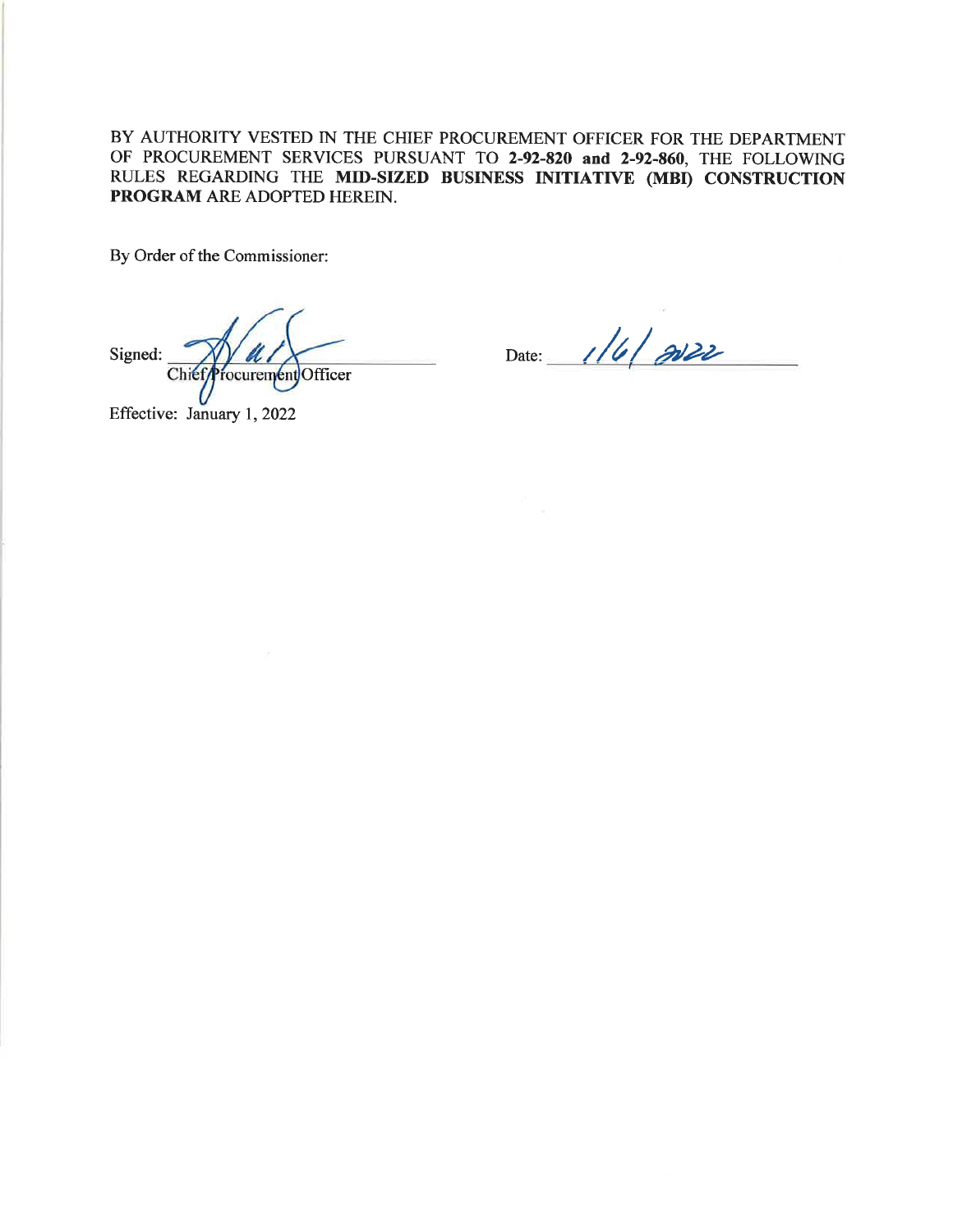

The Mid-Sized Business Initiative Construction Program (the "MBI Program") is designed to increase the opportunities for mid-sized businesses to do business with the City of Chicago. These rules are adopted pursuant to Section 2-92- 800 et seq. of the Municipal Code of Chicago and set forth the requirements for the MBI Program, which calls for midsized local businesses to be the exclusive bidders on certain construction projects.

# **I.. Definitions.**

A "mid-sized local business enterprise" means a local business enterprise that has gross receipts, averaged over the firm's previous five fiscal years, or number of employees, per pay period averaged over the past twelve months, that do not exceed two times the size standards set forth in 13 C.F.R. Part 121 and which is at least 51 percent owned by one or more persons whose individual personal net worth is not more than two times the personal net worth of an "economically disadvantaged" person as that term is defined in Municipal Code of Chicago ("MCC") Section 2-92-670.

A "local business enterprise" is an entity located within the counties of Cook, DuPage, Kane, Lake, McHenry, or Will in the State of Illinois (the "Six County Region").

#### **II. Procedure.**

- A. (1) The Department of Procurement Services (DPS) will identify construction projects that will be offered exclusively to mid-sized local business enterprise-ones through this MBI Program in the City's Buying Plan, updated each quarter. MBI Program construction projects will be sized appropriately for mid-sized local business enterprises and typically will be limited to estimated project construction costs between \$10,000,000 and \$20,000,000.
- B. For those bidders who are not presumed to be mid-sized local business enterprises, the bid package for each construction procurement identified as part of the MBI Program will contain the affidavit referred to in Section IV below to be completed by the bidder. Bidders may be required to submit documentation to verify the accuracy of the information provided in such affidavits including, but not limited to, corporate tax returns (for the bidder and its affiliates), personal tax returns for each owner whose ownership is being relied on for eligibility for the MBI Program, and personnel records. Failure to timely provide all requested documentation will result in the rejection of the bid and may result in a finding of non-responsibility.

## **III. Eligibility.**

- A. To qualify for the MBI program, a business must:
	- i. Be an MSB;
	- ii. Perform more than fifty percent of the work on the construction project with its own forces or in conjunction with subcontractors who are also mid-sized local business enterprises; and
	- iii. Be independent, and not an affiliate or subsidiary of any other business.
- B. Independence of a business is determined solely by the Chief Procurement Officer ("CPO") or his or her designee. Indicia of independence include the ability of the applicant to perform satisfactorily in its area(s) of specialty without substantial reliance upon finances, resources, bonding, expertise, staff, facilities, or equipment of another individual business. Recognition of the applicant as a separate and distinct entity by governmental taxing authorities is not dispositive of the applicant's assertion of independence. DPS will consider all affiliates of the bidder as well as any parent-subsidiary relationships when determining whether a firm is independent. Affiliation is determined in accordance with 13 CFR Part 121. Except as otherwise provided in Section 13 CFR Part 121, firms are "affiliates" of each other when, either directly or indirectly: (1) one firm controls or has the power to control the other; or (2) a third party or parties controls or has the power to control both; or (3) an

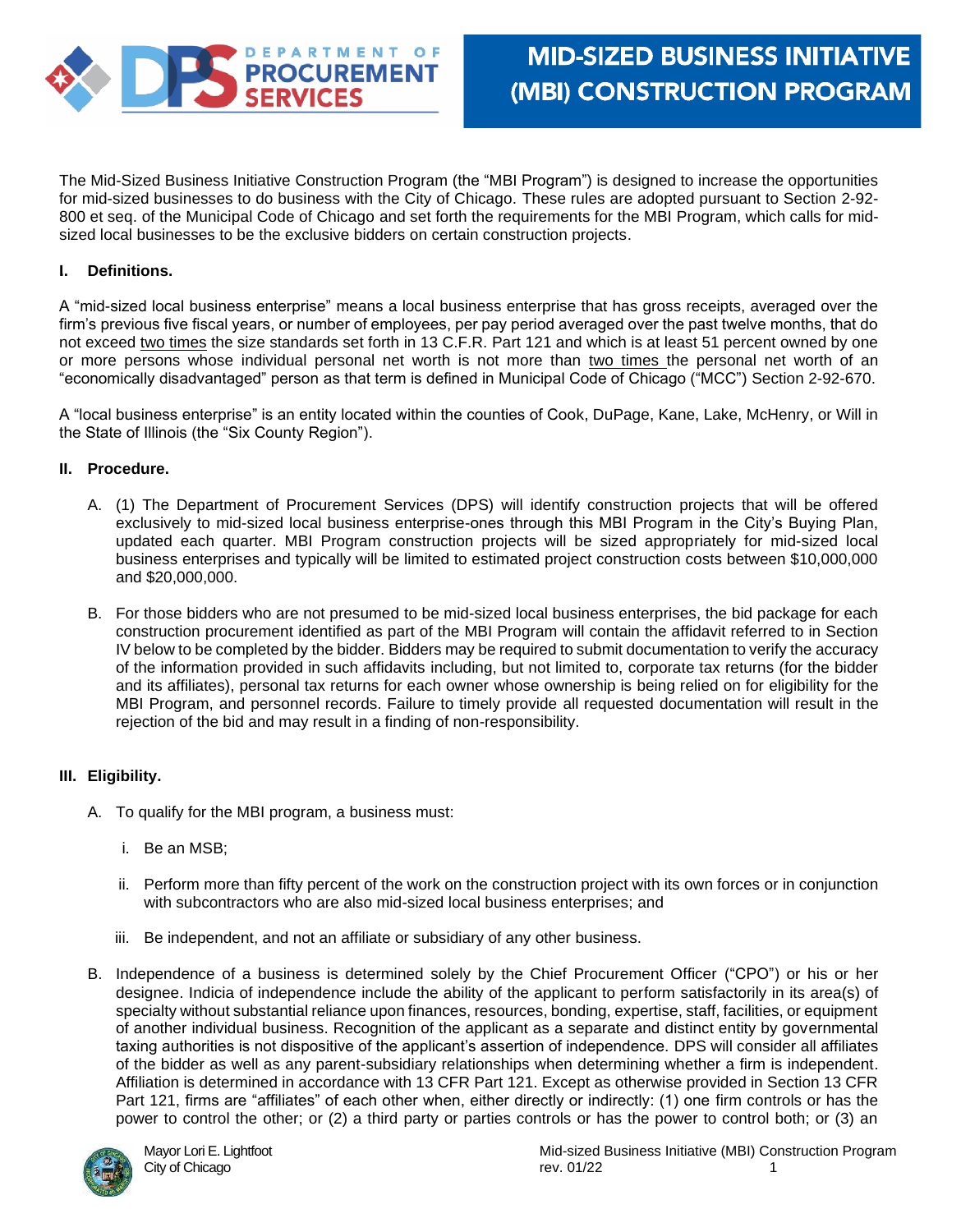identity of interests between or among parties exists such that affiliation may be found. In determining whether persons or entities are affiliates, the city will consider all appropriate factors, including common ownership, common management, and contractual or familial relationships. Independence will be evaluated as of the date the applicant was established through and including the date of application to the MBI.

- C. Only firms that meet the definition of mid-sized local business enterprise are eligible to bid on an MBI construction contract.
- D. Minority owned business enterprises (MBEs), women owned business enterprises (WBEs), and veteran-owned business enterprises (VBEs) that are certified by the City pursuant to the City's Regulations Governing Certification of Minority- and Women-Owned Business Enterprises, Veteran-Owned Business Enterprises, and Business Enterprises Owned or Operated by People with Disabilities for Construction Contracts (the "Certification Regulations") must also be small local business enterprises, as defined in Section 2-92-670 of the Municipal Code of Chicago, in order to be certified as an MBE, WBE, or VBE and therefore are presumed to be mid-sized local business enterprises. MBEs and WBEs certified by Cook County must also be small local businesses in order to be certified and therefore are presumed to be eligible.
- E. Firms certified as Disadvantaged Business Enterprises (DBEs) are presumed to meet the size standard for midsized business enterprises, but must prove that they are a local business enterprise in order to participate in the MBI Program; therefore, DBEs will be required to submit an affidavit in the form provided in the bid package regarding their status as a local business enterprise.

# **IV. Affidavits, Reporting, and Investigations.**

- A. A firm seeking to bid on a contract that has been designated as part of the MBI Program, who is not presumed to be a mid-sized local business enterprise in accordance with Section III.E. above, must complete and submit an affidavit with its bid attesting that it meets the eligibility requirements of the MBI program.
- B. Businesses that have been determined to be mid-sized local business enterprises will be required to submit annual affidavits confirming their continued compliance with the eligibility requirements of MBI Program.
- C. If a mid-sized business enterprise undergoes any change to its business, that affects its status as a mid-sized business enterprise, it must notify DPS within 5 business days of the change.
- D. Mid-sized business enterprises must provide any reports and documents required by the CPO in order to evaluate the effectiveness of the MBI Program, including, but not limited to the reports referred to in Subsection II (C) above.
- E. The CPO reserves the right to request additional reports or documents and/or site visits to determine the accuracy of the information provided in such affidavits and reports. Failure to provide the requested reports or documents and/or refusing a site visit will result in a determination that you are ineligible to participate in the MBI Program for that particular project.

## **V. Enforcement and Penalties.**

- A. If the CPO determines, after notice and an opportunity for a hearing before the CPO, that a firm has made any fraudulent misrepresentations regarding its status as a mid-sized business enterprise, or has colluded with another making fraudulent misrepresentations regarding its status as a mid-sized business enterprise, the CPO will declare the firm to be ineligible to contract or subcontract on City contracts. The period of ineligibility may include permanent or indefinite ineligibility or ineligibility for a lesser duration. The City will regard as nonresponsive any bid submitted during such period of ineligibility which includes a disqualified entity as a contractor, subcontractor or member of a joint venture.
- B. In addition to a finding of ineligibility, if an individual knowingly obtains or assists in obtaining a contract with the City through false representations regarding it or another firm's status as a mid-sized business entity, the individual making or assisting in making such false representations may be subject to criminal consequences, including incarceration for a period of not to exceed six months or a fine of not less than between \$5,000 and not more than \$10,000.